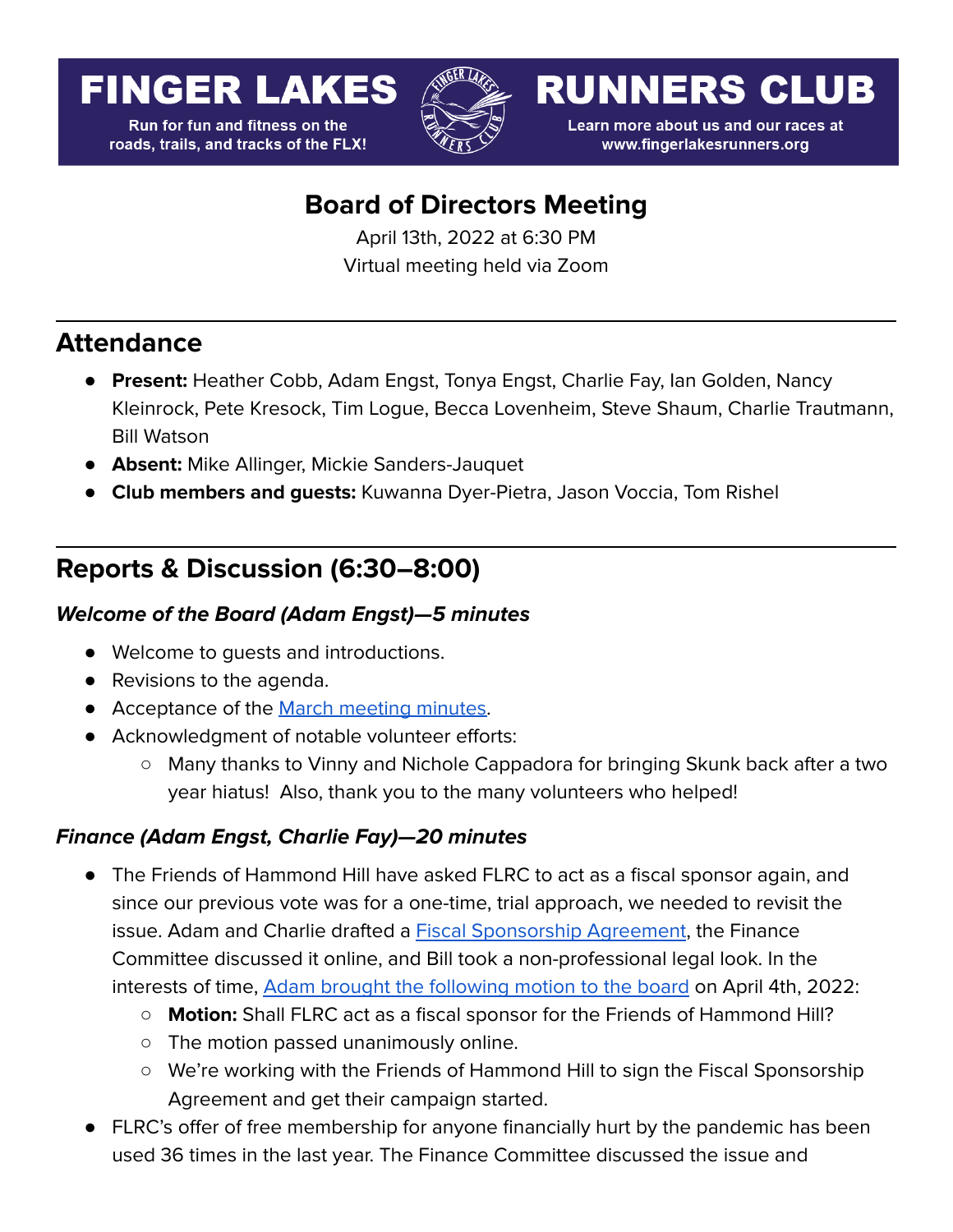recommends renewing for another year with slightly different wording: "If financial circumstances related to the COVID-19 pandemic would prevent you from joining FLRC…"

- As before, the Club will not do anything to verify anyone's financial circumstances.
- The Board discussed whether the policy should be expanded to include those suffering financial distress for reasons unrelated to the COVID-19 pandemic.
	- We need to consider the financial impact, given that the Club lost money last year and Skunk was not as profitable as usual this year.
	- This would not be free membership indefinitely. It would just be a coupon code for a free one-year membership.
	- Requests for free race registration would have to be made separately to the relevant race director.
- **Motion:** Shall FLRC offer free membership to anyone whose financial circumstances would preclude them from joining the club?
	- Adam so moves. Nancy seconds. Passes unanimously.
- **○ Action Item:** Adam will update the website accordingly.
- Chris Irving is retiring as FLRC's bookkeeper, so the Finance Committee is looking for recommendations for bookkeepers. Please share any names, particularly if they're club members or runners!
	- Chris gave her 30 days' notice. She will do the books at the end of April and into the beginning of May.
	- The bookkeeping position is a paid position. Chris's rate is \$50 per hour. On average, the Club's cost is about \$500 a month.
- Report on the club's [financial](https://docs.google.com/spreadsheets/d/1jGluPkPVXsUyJ9Hawy0VqX439d8vNc--vCnTBQ7MMK0/edit#gid=1313251547&range=A1:I1) position and financial activity as of April 2022.
	- The Club continues to be in a strong financial position.
	- The report on the Club's financial activity does not include most registrations to date for the FLRC Challenge (there have in fact been 51 registrations).
	- Skunk is currently showing a profit of \$12,000, but there will be more expenses coming in that will reduce that figure. This figure is less than in pre-pandemic years, when Skunk generated a significant amount of revenue for the Club.
	- The Skunk budget worksheet shows budgeted and actual revenues and expenses for this year, plus actual revenues and expenses for the past five years.
		- The amount for expenses for awards is currently missing from the budget worksheet. Also, the race registration fees look surprisingly high.
		- **Action item:** The Finance Committee will look into these items.
- For other business, see the notes from the April 7th Finance [Committee](https://forum.fingerlakesrunners.org/t/finance-committee-agenda-for-meeting-april-7-at-4-00pm/3154/3?u=adamengst) meeting.

## **Governance (Charlie Trautmann)—20 minutes**

● In conversations with RRCA, from whom FLRC gets its nonprofit status, we discovered that RRCA requires we match their membership structure—in which club members elect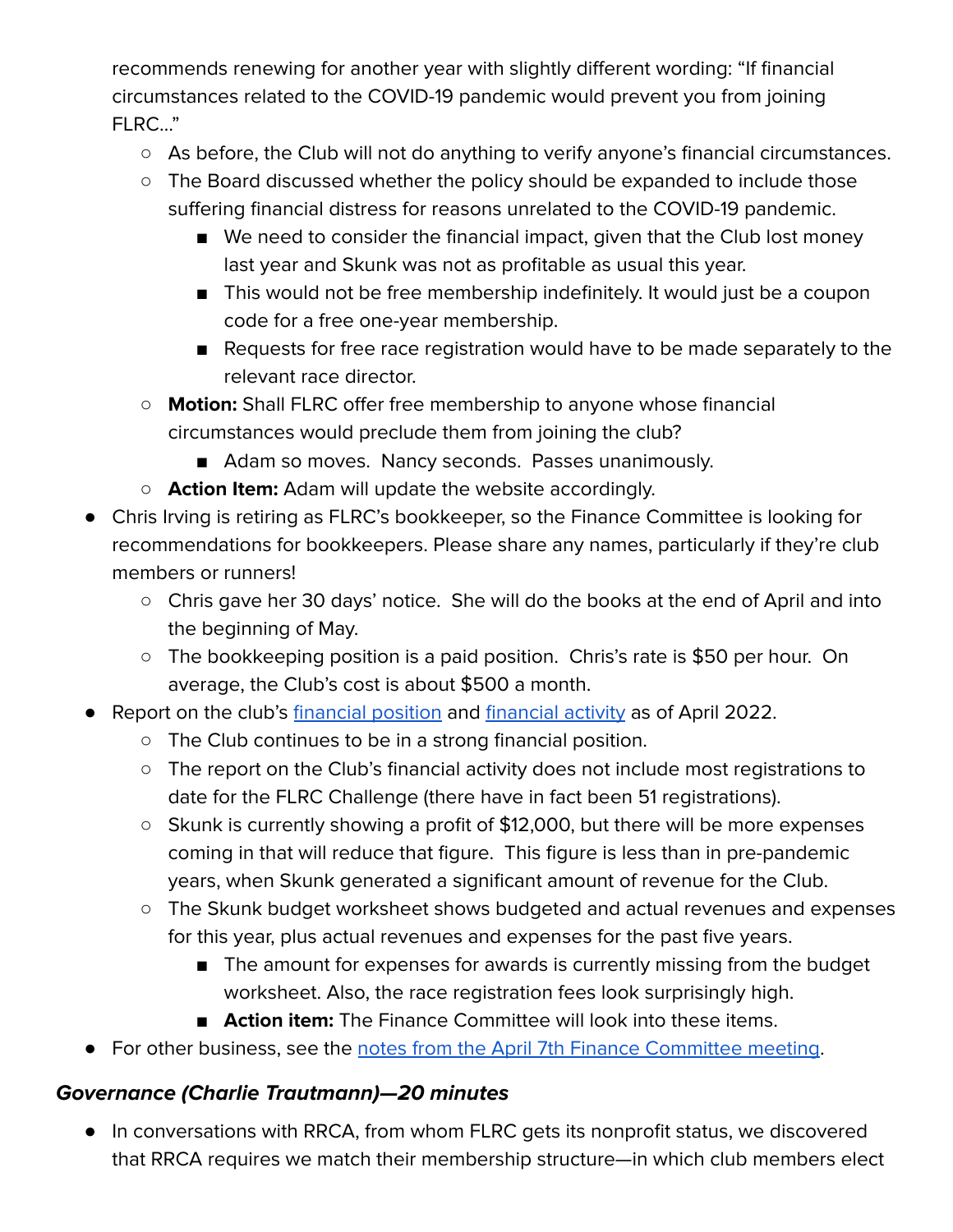the board—for IRS reasons. The Governance Committee has revised our draft [bylaws](https://docs.google.com/document/d/18Xcn8vH3aBMi84yyIYytDs-AN1uG1eT2fExzJOCWJYo/edit?usp=sharing) again to accommodate that and other RRCA requirements.

- Adam ran the revised bylaws by the RRCA president, and she is fine with them.
	- It is unclear what RRCA requires to be in its members' bylaws. But RRCA requires that it approve significant changes to its members' bylaws.
	- The Club could leave RRCA and get nonprofit status directly from the IRS, but getting nonprofit status from RRCA is more convenient and less expensive for now.
- Changes to the latest draft of the revised bylaws include:
	- The full Club membership will vote for the Board of Directors (i.e., the Club will not have a self-perpetuating Board). This was required by RRCA.
	- Each individual Club member will get one vote, regardless of whether they are part of a family membership or not. No restriction on age.
	- There is no mention of appointed Club positions, which will be defined in a separate, working document, for ease of updating (i.e., positions that are significant but not involved in the governance of the Club).
	- There is an expanded description of the role of the nominating committee.
	- The dissolution clause provides that, in the event of dissolution, the Club's assets may be transferred to RRCA or another 501(c)(3). This was recommended by RRCA to provide an easy way of transferring the Club's assets in the event of dissolution.
	- There is a new section highlighting something that we already knew, namely that the Club cannot devote a substantial part of its activities to political activity. This was required by RRCA.
	- The amendment process allows for minor amendments to the bylaws by a three-fourths vote of the Board. Significant amendments to the bylaws will require a three-fourths vote of Club members participating in the vote. RRCA approved this process.
- The plan for moving forward is to post the revised bylaws on the Forum and monitor it for comments. If there are no significant issues, then the revised bylaws will be presented to the membership for a vote.
- **Motion:** The Governance Committee moves that the board accept the revised bylaws and move forward with presenting them to the membership.
	- Motion passes unanimously.
- **○ Action item:** The Governance Committee will move forward with posting the revised bylaws to the Forum and presenting them to the membership.

### **Communication (Adam Engst, Tonya Engst)—5 minutes**

● Photography is going well, with Vinny Cappadora lining up a Skunk photographer who took nearly 1300 pictures. Jamie Love is signed up to photograph WDF, and Steve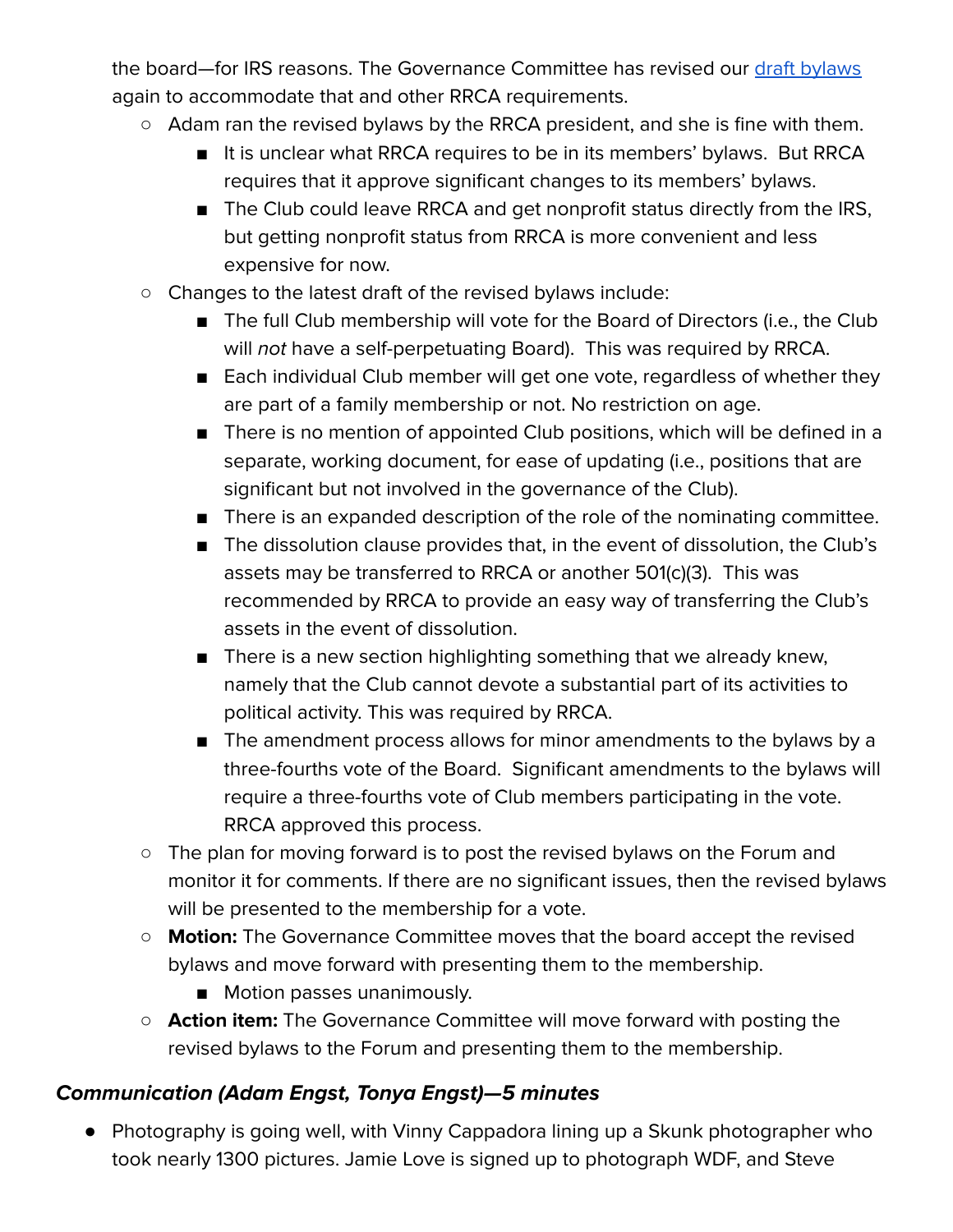Gallow is set to do Thom B. All photos are on [Yogile](https://www.yogile.com/342528/all) for runners and are being useful for PR.

- We're building a PR template for races with required and optional activities; Tonya is populating each race's handbook with details.
	- Tonya is putting our events on Fleet Feet's calendar (the Syracuse store). She is also looking into putting a short blurb and image on various local calendars.
	- The Club is working on diversity in its promotional images. People may feel more engaged if they see others who look like them in our promotional photos. If anyone has photos of diverse runners at Hammond Hill, send them to Tonya.
		- We could also borrow photos from trail races at other similar locations.
	- Inviting women to take a front spot at the starting line can help show diversity. This is something that we've been committed to doing for a couple of years already.
- Adam has revived the Thank You card from the board for sending to appropriate people.
	- The card includes the names of all Board members in handwriting fonts.

#### **Race (Mickie Sanders-Jauquet, Pete Kresock, Adam Engst)—30 minutes**

- Skunk Cabbage (Adam)
	- 541 registrants, 428 finishers (234 10K and 194 half).
	- Overall, runners were happy, and the Cornell Police were happy.
	- Debrief meeting to discuss improvements scheduled for April 20th at 10:15 AM.
- WDF 5K (Adam)
	- PR and registrations have started—at 18 as of today.
	- As of now, race participants should not assume that there will be bathrooms at the race.
- Thom B (Pete)
	- PR and registrations have started—at 46 as of today.
	- The race will once again use the parking lot instead of Camp Earth Connection to save nearly \$800 and make setup/breakdown easier.
- FLRC Challenge (Adam)
	- PR and registrations have started—up to 51 as of today.
	- Outside insurance was slow, so some permissions still remain to be finalized.
	- Leaderboard revisions for "community stars" nearly done, which participants can earn by running with someone else, supporting a local business, etc.
	- FLRC Challenge will run from April 16th to August 14th, with the award ceremony at the Annual Picnic on August 25th.
- Volunteer of the Year Award (Adam)
	- A discussion of the proposal to establish a [Volunteer](https://forum.fingerlakesrunners.org/t/thoughts-about-the-volunteer-of-the-year-award/3071?u=adamengst) of the Year task force was tabled for future discussion.
	- **○ Action item:** Schedule discussion of the Volunteer of the Year award.
- New events discussion continues to be tabled; Skunk absorbed all attention (Adam)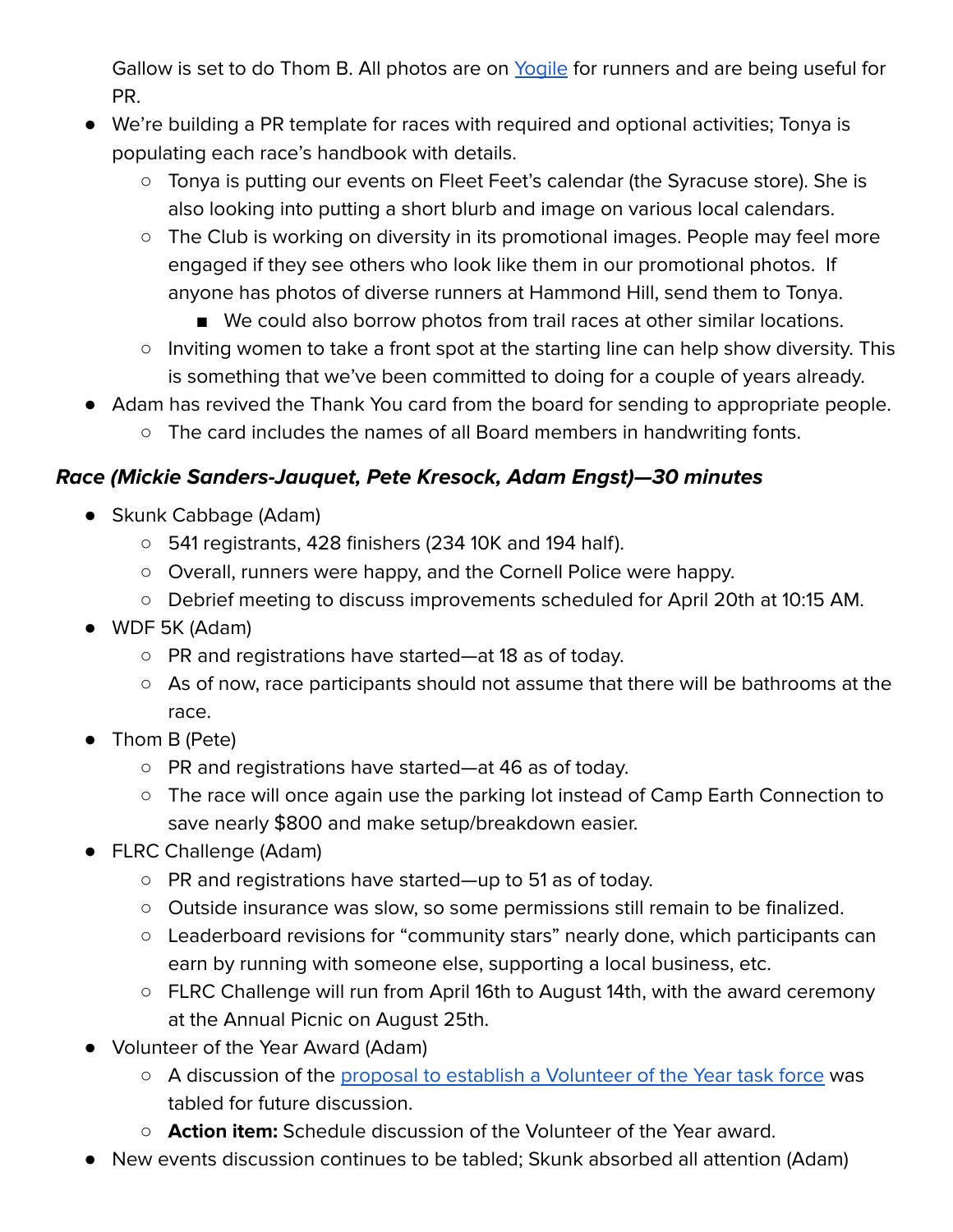**○ Action item:** Schedule new events discussion.

#### **Group Runs (Heather Cobb, Mickie Sanders-Jauquet, Adam Engst)—5 minutes**

- Report on Saturday group runs (Heather).
	- The Saturday group runs have been getting good crowds.
- Report on Thursday night evening runs (Mickie).
- Report on Sunday Skunkday runs and looking forward to FLRC Challenge runs (Adam).
	- Adam intends to organize group runs relating to the Challenge via the Forum.

#### **Events (Adam Engst)—2 minutes**

- Backstretch Bingo completed.
	- Liz Hartman and Kristina Harrison-Savage are still distributing prizes.

#### **Diversity & Inclusion (Adam Engst)—2 minutes**

● Adam is talking with Kris Haines-Sharp about taking over as the new chair. If anyone would like to join the D&I Committee, let Adam know.

#### **Membership (Adam Engst)**

- [Members](https://runsignup.com/Club/Dashboard/1044): 591 members (up 6 from March), up from 435 this time last year
- Memberships: 393 memberships (up 3 from February), up from 265 last year
- [Breakdown:](https://runsignup.com/Club/Members/Reports/1044) 296 individuals, 293 family members
- 36 usages of our offer of free membership to those hurt by the pandemic (same as March)

#### **Web/Tech Team (Adam Engst)**

- Discourse community engagement report
	- Currently has 899 users (up 8 from March), 280 posts in the past 30 days (down 332, coming off Backstretch Bingo), and 23,900 page views (down 9300)

#### **Equipment (Gary McCheyne)**

● No activity on which to report.

#### **Philanthropy (Mickie Sanders-Jauquet)**

● No activity on which to report.

# **Upcoming Board Meeting Dates**

- May 11th, 2022
- June 8th, 2022
- July 13th, 2022